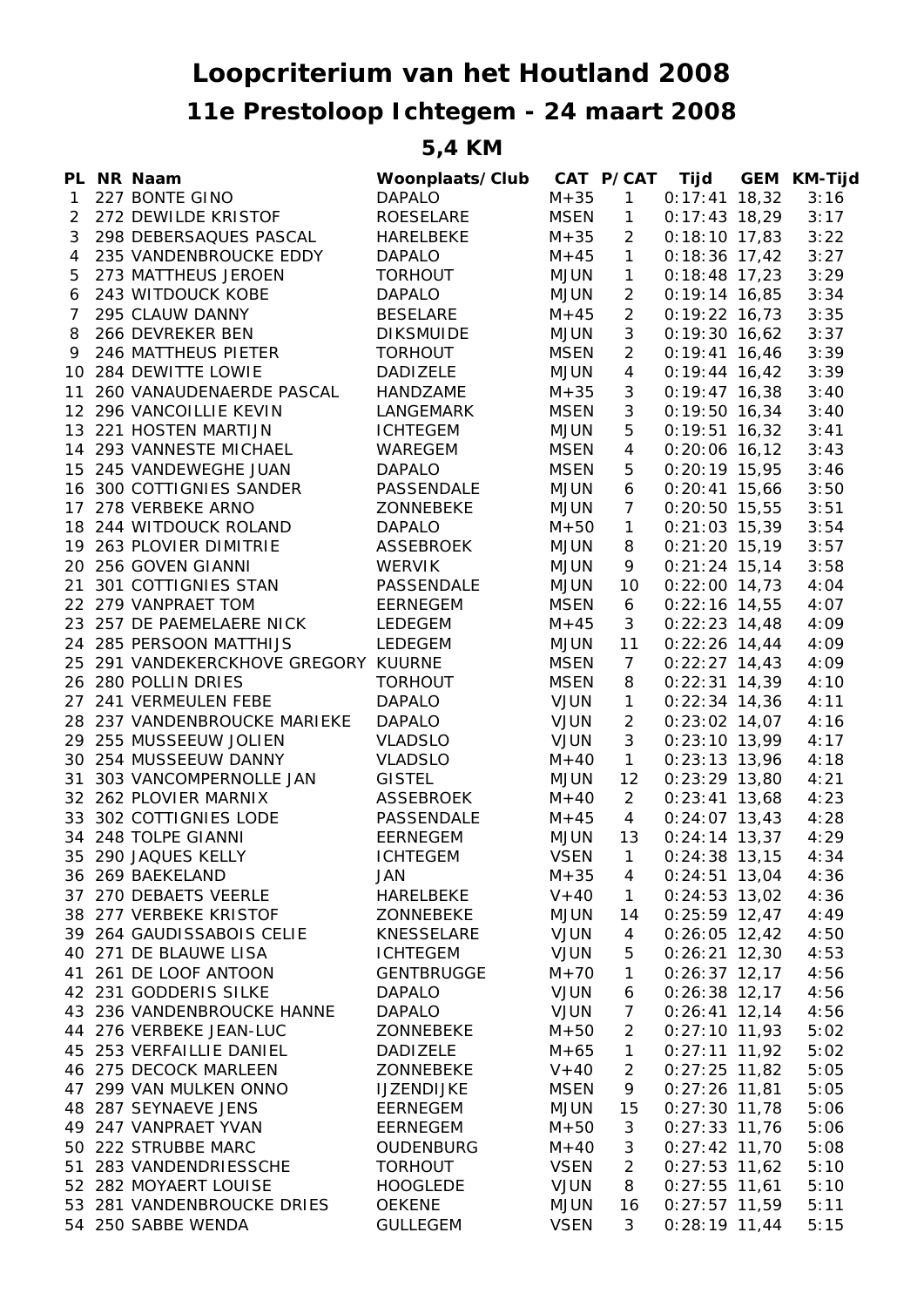|     | PL NR Naam                 | Woonplaats/Club  |             | CAT P/CAT      | Tijd            | <b>GEM</b> | <b>KM-Tijd</b> |
|-----|----------------------------|------------------|-------------|----------------|-----------------|------------|----------------|
| 55  | 294 VERHAEGHE TIFFANY      | VELDEGEM         | <b>VJUN</b> | 9              | $0:28:34$ 11,34 |            | 5:17           |
|     | 56 288 SENAEVE DELPHINE    | EERNEGEM         | <b>VJUN</b> | 10             | $0:28:38$ 11,32 |            | 5:18           |
| 57  | 234 VANACKER LUDO          | <b>DAPALO</b>    | $M + 55$    | $\mathbf{1}$   | $0:28:42$ 11,29 |            | 5:19           |
|     | 58 289 MOEYAERT ALYSSA     | <b>TORHOUT</b>   | <b>VJUN</b> | 11             | $0:28:48$ 11,25 |            | 5:20           |
| 59. | 286 PROVOOST CHRIS         | <b>WAARDAMME</b> | $M+40$      | $\overline{4}$ | $0:28:54$ 11,21 |            | 5:21           |
| 60  | 233 TACK NORBERT           | <b>DAPALO</b>    | $M + 60$    | $\mathbf{1}$   | $0:29:05$ 11,14 |            | 5:23           |
| 61  | 268 DEVREKER HEIDI         | <b>KOEKELARE</b> | $V+35$      | $\mathbf{1}$   | $0:29:17$ 11,06 |            | 5:25           |
|     | 62 232 SCHOOLAERT ERIC     | <b>DAPALO</b>    | $M + 60$    | $\mathcal{P}$  | $0:29:35$ 10,95 |            | 5:29           |
|     | 63 252 CLEENEWERCK NICO    | <b>GULLEGEM</b>  | M+35        | 5              | $0:29:44$ 10,90 |            | 5:30           |
|     | 64 292 ROELANT KIMBERLY    | HARELBEKE        | <b>VSEN</b> | 4              | $0:29:47$ 10,88 |            | 5:31           |
| 65  | 238 VANDENBROUCKE MARLEEN  | <b>DAPALO</b>    | $V+50$      | $\mathbf{1}$   | $0:30:03$ 10.78 |            | 5:34           |
| 66  | 230 GODDERIS SIGRIED       | <b>DAPALO</b>    | <b>VJUN</b> | 12             | $0:30:52$ 10,50 |            | 5:43           |
| 67. | 297 GADEYNE JEROEN         | <b>TORHOUT</b>   | <b>MJUN</b> | 17             | $0:31:27$ 10,30 |            | 5:49           |
|     | 68 274 VERSCHINGEL MIET    | <b>KOEKELARE</b> | $V + 50$    | 2              | $0:32:22$ 10,01 |            | 6:00           |
|     | 69 258 LEEUWERICK EDDY     | <b>POPERINGE</b> | $M + 60$    | 3              | $0:32:34$ 9,95  |            | 6:02           |
| 70. | 265 FRICKELO LINDA         | KNESSELARE       | $V + 45$    | $\mathbf{1}$   | $0:32:48$ 9,88  |            | 6:04           |
| 71  | <b>267 LIEVENS GUDRUN</b>  | <b>BEKEGEM</b>   | <b>VJUN</b> | 13             | 0:32:56         | 9,84       | 6:06           |
|     | 72 249 CLEENEWERCK NIELS   | <b>GULLEGEM</b>  | <b>MJUN</b> | 18             | 0:33:01         | 9,81       | 6:07           |
|     | 73 224 DE BRUYCKER VEERLE  | <b>OVERMERE</b>  | <b>VSEN</b> | 5              | 0:33:12         | 9,76       | 6:09           |
|     | 74 259 VANDENBROUCKE VICKY | HANDZAME         | <b>VSEN</b> | 6              | 0:33:55         | 9,55       | 6:17           |
| 75  | 226 DEFEYTER LISA          | <b>DAPALO</b>    | <b>VJUN</b> | 14             | 0:35:31         | 9,12       | 6:35           |
|     | 76 223 LEMEIRE ELS         | <b>ETTELGEM</b>  | $V + 40$    | 3              | 0:36:04         | 8,98       | 6:41           |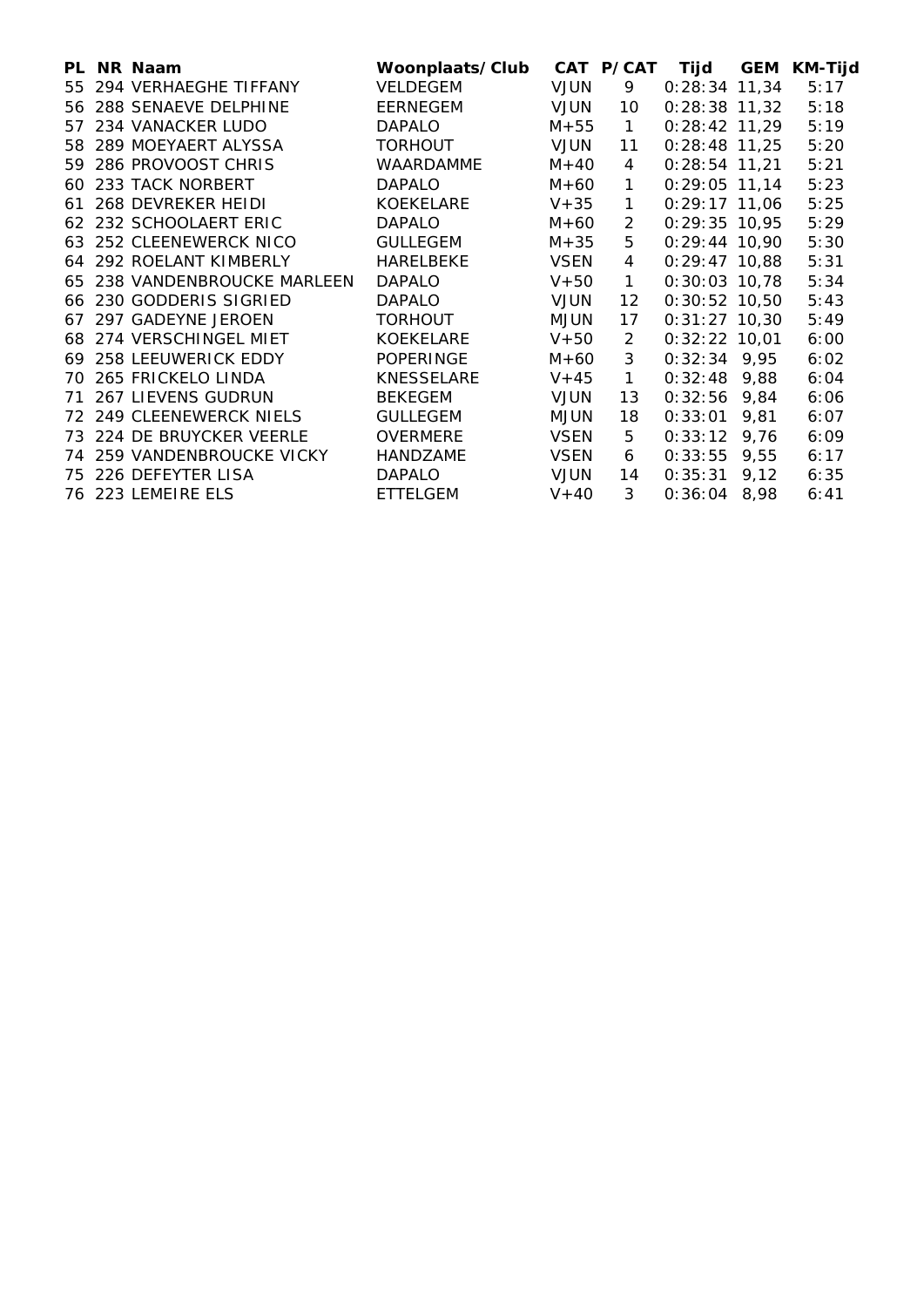## **11e Prestoloop Ichtegem - 24 maart 2008 Loopcriterium van het Houtland 2008**

## **10,5 KM**

| <b>PL</b> | NR Naam                  | Woonplaats          | <b>GBJ</b> |           | CAT P/CAT      | Tijd            | GEM | KM-Tijd |
|-----------|--------------------------|---------------------|------------|-----------|----------------|-----------------|-----|---------|
| 1         | 313 WOLDU GHIRMA         | <b>BRUGGE</b>       |            | 1974 MSEN | $\mathbf{1}$   | $0:32:22$ 19,46 |     | 3:05    |
| 2         | 246 BROUCKAERT DIETER    | ZERKEGEM            |            | 1981 MSEN | 2              | $0:33:01$ 19,08 |     | 3:09    |
| 3         | 389 STIEPERAERE DAVY     | VARSENARE           |            | 1985 MSEN | 3              | $0:33:32$ 18,79 |     | 3:12    |
| 4         | 324 MAENE BART           | ASSEBROEK           |            | 1982 MSEN | 4              | $0:34:02$ 18,51 |     | 3:14    |
| 5         | 245 VANDENBROUCKE LIEVEN | VARSENARE           |            | 1980 MSEN | 5              | $0:34:18$ 18,37 |     | 3:16    |
| 6         | 292 VANWIJNSBERGHE FILIP | HARELBEKE           |            | 1964 MMA1 | $\mathbf{1}$   | $0:34:22$ 18,33 |     | 3:16    |
| 7         | 213 BROUCKE STEVEN       | <b>DIKSMUIDE</b>    |            | 1985 MSEN | 6              | $0:34:35$ 18,22 |     | 3:18    |
| 8         | 238 MOERMAN KAREL        | <b>DIKSMUIDE</b>    |            | 1985 MSEN | 7              | $0:35:14$ 17,88 |     | 3:21    |
| 9         | 276 VIEREN HANS          | <b>VEURNE</b>       |            | 1967 MMA1 | 2              | $0:35:15$ 17,87 |     | 3:21    |
| 10        | 277 VAN THOURNOUT CLIFF  | <b>BRUGGE</b>       |            | 1979 MSEN | 8              | $0:35:16$ 17,86 |     | 3:22    |
| 11        | 273 VERMANDER GLENN      | <b>DAPALO</b>       |            | 1985 MSEN | 9              | $0:36:11$ 17,41 |     | 3:27    |
| 12        | 274 VERMEULEN FREDDY     | DAPALO              |            | 1964 MMA1 | 3              | $0:36:18$ 17,36 |     | 3:27    |
| 13        | 390 DEVOS PATRICK        | <b>OOSTANDE</b>     |            | 1961 MMA1 | 4              | $0:36:23$ 17,32 |     | 3:28    |
| 14        | 325 MEIRE TOM            | <b>SIJSELE</b>      |            | 1986 MSEN | 10             | $0:36:35$ 17,22 |     | 3:29    |
| 15        | 310 STEKIC ALEKSANDAR    | <b>GENT-BRUGGE</b>  |            | 1978 MSEN | 11             | $0:36:41$ 17,17 |     | 3:30    |
| 16        | 309 DESIMPEL CHRISTOF    | <b>TORHOUT</b>      |            | 1970 MSEN | 12             | $0:36:46$ 17,14 |     | 3:30    |
| 17        | 223 OLIVIER JOHAN        | KOEKELARE           |            | 1968 MMA1 | 5              | $0:36:55$ 17,07 |     | 3:31    |
| 18        | 294 HOSTENS IVAN         | HANDZAME            |            | 1963 MMA1 | 6              | $0:36:58$ 17,04 |     | 3:31    |
| 19        | 329 VANSTEELANDT FILIP   | <b>ZERKEGEM</b>     |            | 1967 MMA1 | 7              | $0:37:06$ 16,98 |     | 3:32    |
| 20        | 340 STRUBBE LUC          | <b>JABBEKE</b>      |            | 1961 MMA1 | 8              | $0:37:09$ 16,96 |     | 3:32    |
| 21        | 217 DESENDER NOEL        | EERNEGEM            |            | 1959 MMA1 | 9              | $0:37:18$ 16,89 |     | 3:33    |
| 22        | 312 TAELMAN LUCIEN       | WAREGEM             |            | 1957 MMA2 | $\mathbf{1}$   | $0:37:24$ 16,84 |     | 3:34    |
| 23        | 380 DUMALIN NICO         | <b>BRUGGE</b>       |            | 1967 MMA1 | 10             | $0:37:29$ 16,81 |     | 3:34    |
| 24        | 430 BOTERBERGE JURGEN    | <b>TORHOUT</b>      |            | 1976 MSEN | 13             | $0:37:35$ 16,76 |     | 3:35    |
| 25        | 295 POPELIER DIRK        | LICHTERVELDE        |            | 1956 MMA2 | $\overline{2}$ | $0:37:38$ 16,74 |     | 3:35    |
| 26        | 412 LANNOO FRANK         | MEULEBEKE           |            | 1957 MMA2 | 3              | $0:37:56$ 16,61 |     | 3:37    |
| 27        | 270 VANDENBOGAERDE YVES  | <b>DAPALO</b>       |            | 1963 MMA1 | 11             | $0:37:57$ 16,60 |     | 3:37    |
| 28        | 348 COOL ANDY            | ROESELARE           |            | 1976 MSEN | 14             | $0:38:03$ 16,56 |     | 3:37    |
| 29        | 218 FIERS FREDERIK       | ZEDELGEM            |            | 1973 MSEN | 15             | $0:38:05$ 16,54 |     | 3:38    |
| 30        | 382 VAN ACKER TOON       | <b>RUDDERVOORDE</b> |            | 1957 MMA2 | 4              | $0:38:16$ 16,46 |     | 3:39    |
| 31        | 319 TANGHE PATRICK       | ZEDELGEM            |            | 1969 MSEN | 16             | $0:38:22$ 16,42 |     | 3:39    |
| 32        | 371 ROYER DAVID          | <b>WOUMEN</b>       |            | 1979 MSEN | 17             | $0:38:26$ 16,39 |     | 3:40    |
|           | 33 333 DE SCHACHT RAF    | OOSTENDE            |            | 1958 MMA2 | 5              | $0:38:34$ 16,34 |     | 3:40    |
|           | 34 332 VERLINDE BERTRAND | <b>GISTEL</b>       |            | 1962 MMA1 | 12             | 0:38:36 16,32   |     | 3:41    |
| 35        | 300 VANCHYSEELE MARIK    | ROESELARE           |            | 1971 MSEN | 18             | $0:38:42$ 16,28 |     | 3:41    |
| 36        | 345 VANDECAVEYE ARNE     | EERNEGEM            |            | 1990 MJUN | $\mathbf{1}$   | $0:38:48$ 16,24 |     | 3:42    |
| 37        | 231 BALANCK HUGO         | ZEDELGEM            |            | 1962 MMA1 | 13             | $0:38:50$ 16,22 |     | 3:42    |
| 38        | 316 VERBANCK THOMAS      | <b>ROESELARE</b>    |            | 1984 MSEN | 19             | $0:39:06$ 16,11 |     | 3:43    |
| 39        | 424 DHOOP DAVID          | EERNEGEM            |            | 1980 MSEN | 20             | $0:39:23$ 16,00 |     | 3:45    |
| 40        | 281 DENYFT ERIK          | <b>HOUTHAVE</b>     |            | 1969 MSEN | 21             | $0:39:24$ 15,99 |     | 3:45    |
| 41        | 305 MOEYAERT JERRY       | <b>TORHOUT</b>      |            | 1965 MMA1 | 14             | $0:39:26$ 15,98 |     | 3:45    |
| 42        | 392 VANDENBERGHE DIRK    | <b>OUDENBURG</b>    |            | 1964 MMA1 | 15             | $0:39:28$ 15,96 |     | 3:46    |
| 43        | 435 DEBERSAQUES PASCAL   | HARELBEKE           |            | 1972 MSEN | 22             | $0:39:34$ 15,92 |     | 3:46    |
| 44        | 241 ROGGE JOHAN          | ZWALM               |            | 1944 MMA3 | $\mathbf{1}$   | $0:39:35$ 15,92 |     | 3:46    |
|           | 386 BLANCKE KRISTOF      |                     |            | 1970 MSEN | 23             |                 |     |         |
| 45        |                          | TIELT               |            |           |                | $0:39:36$ 15,91 |     | 3:46    |
| 46        | 376 VANBIERVLIET LORENZO | EERNEGEM            |            | 1968 MMA1 | 16             | $0:39:41$ 15,88 |     | 3:47    |
| 47        | 302 GROENWEGHE PHILIPPE  | KORTRIJK            |            | 1959 MMA1 | 17             | $0:39:43$ 15,86 |     | 3:47    |
| 48        | 341 VANCOMPERNOLLE PETER | <b>GISTEL</b>       |            | 1986 MSEN | 24             | $0:40:00$ 15,75 |     | 3:49    |
| 49        | 225 DELLOBEL HEIN        | <b>DIKSMUIDE</b>    |            | 1964 MMA1 | 18             | $0:40:09$ 15,69 |     | 3:49    |
| 50        | 326 ROUSEL BERNARD       | <b>VEURNE</b>       |            | 1956 MMA2 | 6              | $0:40:16$ 15,65 |     | 3:50    |
| 51        | 344 VANDECAVEYE LUC      | EERNEGEM            |            | 1965 MMA1 | 19             | $0:40:17$ 15,64 |     | 3:50    |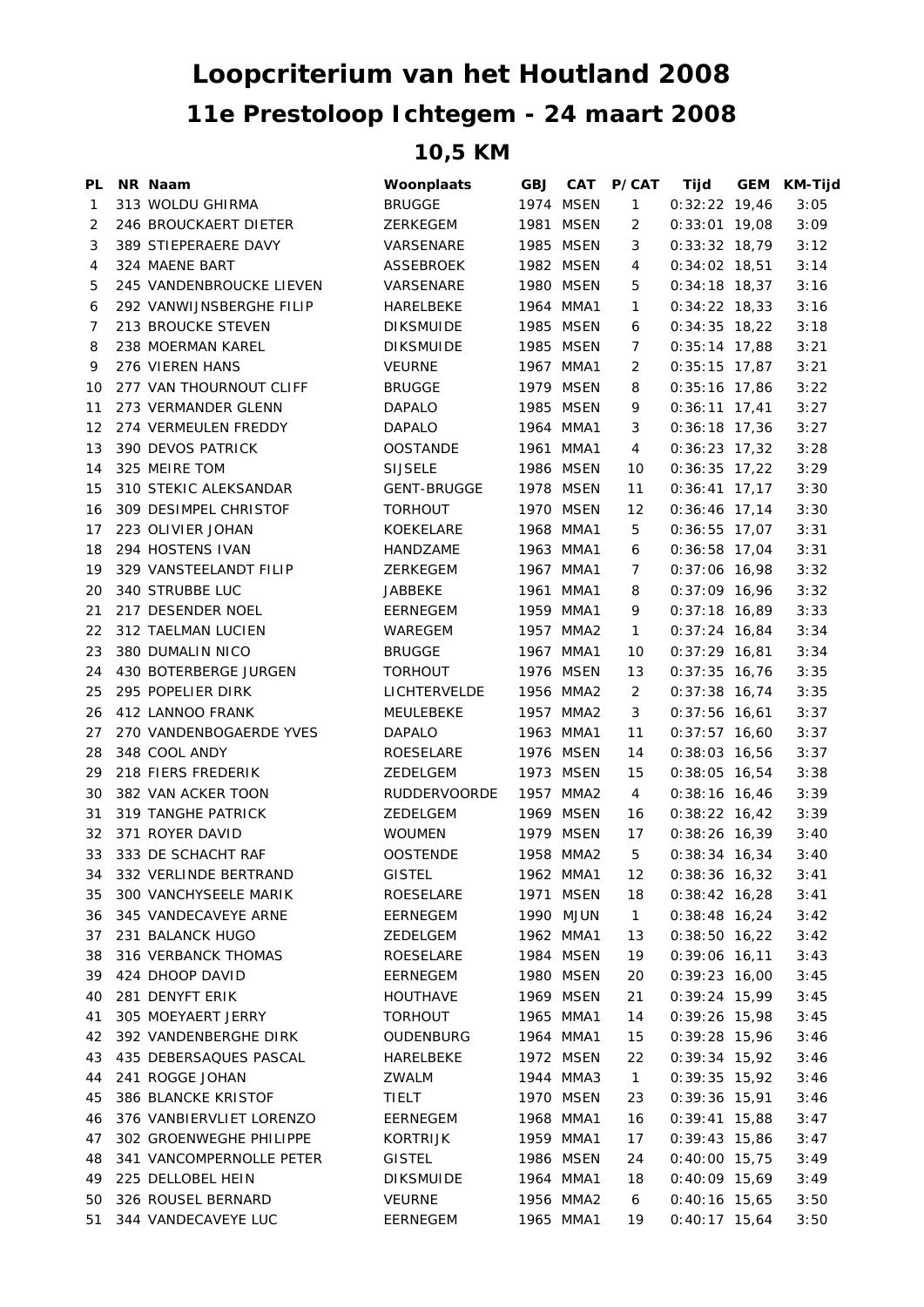| PL | NR Naam                     | Woonplaats          | <b>GBJ</b> | CAT       | <b>P/CAT</b>   | Tijd            | GEM KM-Tijd |
|----|-----------------------------|---------------------|------------|-----------|----------------|-----------------|-------------|
| 52 | 220 COBBAERT MARINO         | <b>BEKEGEM</b>      |            | 1963 MMA1 | 20             | $0:40:19$ 15,63 | 3:50        |
| 53 | 405 SAVOCA ANTHONY          | PLOEGSTEERT         |            | 1975 MSEN | 25             | $0:40:22$ 15,61 | 3:51        |
| 54 | 301 DE BLAUWE SERGE         | <b>ICHTEGEM</b>     |            | 1969 MSEN | 26             | $0:40:36$ 15,52 | 3:52        |
| 55 | 415 JANSSENS KOEN           | <b>ICHTEGEM</b>     |            | 1969 MSEN | 27             | $0:40:42$ 15,48 | 3:53        |
| 56 | 314 VAN BELLEGHEM TIMOTHY   | ASSEBROEK           |            | 1983 MSEN | 28             | $0:40:43$ 15,47 | 3:53        |
| 57 | 353 VERCRUYCE TYSON         | MIDDELKERKE         |            | 1994 MJUN | 2              | $0:40:45$ 15,46 | 3:53        |
| 58 | 224 COUDEVILLE ROGER        | <b>OUDENBURG</b>    |            | 1947 MMA3 | 2              | $0:40:46$ 15,45 | 3:53        |
| 59 | 384 BASTIAENSENS HERMAN     | <b>ICHTEGEM</b>     |            | 1956 MMA2 | $\overline{7}$ | $0:40:47$ 15,45 | 3:53        |
| 60 | <b>402 KNOCKAERT FILIP</b>  | SNELLEGEM           |            | 1967 MMA1 | 21             | $0:40:48$ 15,44 | 3:53        |
| 61 | 249 COULON DOMINIQUE        | <b>BELLEGEM</b>     |            | 1968 MMA1 | 22             | $0:41:19$ 15,25 | 3:56        |
| 62 | 258 INGHELBRECHT RIK        | <b>EERNEGEM</b>     |            | 1958 MMA2 | 8              | $0:41:22$ 15,23 | 3:56        |
| 63 | 352 VERCRUYCE JOHNNY        | MIDDELKERKE         |            | 1968 MMA1 | 23             | $0:41:27$ 15,20 | 3:57        |
| 64 | <b>269 VANACKER THIERRY</b> | <b>DAPALO</b>       |            | 1985 MSEN | 29             | $0:41:29$ 15,19 | 3:57        |
| 65 | 308 SEYNAEVE HENK           | EERNEGEM            |            | 1971 MSEN | 30             | $0:41:31$ 15,17 | 3:57        |
| 66 | 226 LAGROU PATRICK          | KOEKELARE           |            | 1968 MMA1 | 24             | $0:41:34$ 15,16 | 3:58        |
| 67 | 235 DEMOORTELE JOHAN        | <b>TORHOUT</b>      |            | 1961 MMA1 | 25             | $0:41:35$ 15,15 | 3:58        |
| 68 | 428 DANNEELS TOM            | <b>OLSENE</b>       |            | 1971 MSEN | 31             | $0:41:37$ 15,14 | 3:58        |
|    |                             |                     |            |           |                |                 |             |
| 69 | 240 VANWALLEGHEM ALEXANDER  | VELDEGEM            |            | 1980 MSEN | 32             | $0:41:39$ 15,13 | 3:58        |
| 70 | 346 RYSMAN JOHAN            | DESSELGEM           |            | 1954 MMA2 | 9              | $0:41:41$ 15,11 | 3:58        |
| 71 | 283 FRICKELO GEERT          | <b>OOSTKAMP</b>     |            | 1964 MMA1 | 26             | $0:41:42$ 15,11 | 3:58        |
| 72 | 320 DEVOS MARTIN            | <b>BEERNEM</b>      |            | 1954 MMA2 | 10             | $0:41:46$ 15,08 | 3:59        |
| 73 | 367 DESTOOP HEIN            | <b>RUDDERVOORDE</b> |            | 1962 MMA1 | 27             | $0:41:47$ 15,08 | 3:59        |
| 74 | 395 PITTELION RIK           | VARSENARE           |            | 1962 MMA1 | 28             | $0:41:56$ 15,02 | 4:00        |
| 75 | 251 KERREMANS JEF           | <b>OOSTNIEUWK</b>   |            | 1968 MMA1 | 29             | 0:42:06 14,96   | 4:01        |
| 76 | 278 NEYRINCK KAREN          | MENEN               |            | 1993 VJUN | $\mathbf{1}$   | $0:42:20$ 14,88 | 4:02        |
| 77 | 361 DEBEUF FRANCKY          | <b>LICHTERVELDE</b> |            | 1965 MMA1 | 30             | $0:42:21$ 14,88 | 4:02        |
| 78 | 259 DEBRUYNE RONNY          | EERNEGEM            |            | 1959 MMA1 | 31             | $0:42:22$ 14,87 | 4:02        |
| 79 | 350 VANDENBERGHE PHILIP     | KOEKELARE           |            | 1970 MSEN | 33             | $0:42:25$ 14,85 | 4:02        |
| 80 | 385 VANSEVEREN JOHAN        | <b>HOOGLEDE</b>     |            | 1957 MMA2 | 11             | $0:42:26$ 14,85 | 4:02        |
| 81 | 377 BORRA DANIEL            | <b>JABBEKE</b>      |            | 1964 MMA1 | 32             | $0:42:35$ 14,79 | 4:03        |
| 82 | 254 VAN ROYE DIETER         | <b>SINT KRUIS</b>   |            | 1967 MMA1 | 33             | $0:42:38$ 14,78 | 4:04        |
| 83 | 426 DEVLAMINCK RENAAT       | <b>KORTEMARK</b>    |            | 1966 MMA1 | 34             | $0:42:42$ 14,75 | 4:04        |
| 84 | 347 CHRISTIAENS MICHEL      | <b>EERNEGEM</b>     |            | 1972 MSEN | 34             | $0:42:43$ 14,75 | 4:04        |
|    | 85 328 VANHEULE MARC        | KOEKELARE           |            | 1972 MSEN | 35             | $0:42:44$ 14,74 | 4:04        |
| 86 | 232 VIERSTRAETE WILFRIED    | <b>TORHOUT</b>      |            | 1952 MMA2 | 12             | $0:42:51$ 14,70 | 4:05        |
| 87 | 288 DECLERCK KOEN           | OUDENBURG           |            | 1970 MSEN | 36             | $0:42:51$ 14,70 | 4:05        |
| 88 | 210 BINTEIN FRANKIE         | <b>ICHTEGEM</b>     |            | 1964 MMA1 | 35             | $0:42:52$ 14,70 | 4:05        |
| 89 | 242 VANBEVEREN CAMILLE      | <b>KLERKEN</b>      |            | 1947 MMA3 | 3              | $0:42:58$ 14,66 | 4:06        |
| 90 | 279 VANPOUCKE LUK           | <b>KORTRIJK</b>     |            | 1967 MMA1 | 36             | $0:43:04$ 14,63 | 4:06        |
| 91 | 311 VANNESTE MICHAEL        | WAREGEM             |            | 1980 MSEN | 37             | $0:43:05$ 14,62 | 4:06        |
| 92 | 368 DEJAEGHER BART          | <b>LEKE</b>         |            | 1970 MSEN | 38             | $0:43:06$ 14,62 | 4:06        |
| 93 | 212 BLOMME KURT             | <b>ICHTEGEM</b>     |            | 1971 MSEN | 39             | $0:43:07$ 14,61 | 4:06        |
| 94 | 425 LUYCKX GERT             | <b>OOSTROZEBEKE</b> |            | 1970 MSEN | 40             | $0:43:07$ 14,61 | 4:06        |
| 95 | 243 DE CEUNINCK EDWIN       | <b>HOUTHULST</b>    |            | 1950 MMA2 | 13             | $0:43:11$ 14,59 | 4:07        |
| 96 | 339 VERHOYE CAROLINE        | <b>JABBEKE</b>      |            | 1967 VMA1 | $\mathbf{1}$   | $0:43:12$ 14,58 | 4:07        |
|    |                             |                     |            |           |                |                 |             |
| 97 | 397 VERMAUT KLAAS           | EERNEGEM            |            | 1979 MSEN | 41             | $0:43:13$ 14,58 | 4:07        |
| 98 | 387 VANMULLEM CHRISTOPH     | EERNEGEM            |            | 1979 MSEN | 42             | $0:43:16$ 14,56 | 4:07        |
| 99 | 369 DECLERCK PATRICK        | <b>WOUMEN</b>       |            | 1962 MMA1 | 37             | $0:43:18$ 14,55 | 4:07        |
|    | 100 349 VANDEWAETERE KIM    | <b>TORHOUT</b>      |            | 1984 VSEN | $\mathbf{1}$   | $0:43:19$ 14,54 | 4:08        |
|    | 101 366 PLUVIER NATHALIE    | ZERKEGEM            |            | 1973 VMA1 | $\overline{2}$ | $0:43:22$ 14,53 | 4:08        |
|    | 102 417 VANDENBERGHE HUGO   | VARSENARE           |            | 1959 MMA1 | 38             | $0:43:25$ 14,51 | 4:08        |
|    | 103 275 BAERT TIMOTHY       | <b>TORHOUT</b>      |            | 1994 MJUN | 3              | $0:43:35$ 14,46 | 4:09        |
|    | 104 401 DEKEYSER WIM        | AARTRIJKE           |            | 1983 MSEN | 43             | $0:43:47$ 14,39 | 4:10        |
|    | 105 286 DESCHACHT JAN       | ASSEBROEK           |            | 1963 MMA1 | 39             | $0:43:49$ 14,38 | 4:10        |
|    | 106 202 BAERT GUIDO         | <b>BRUGGE</b>       |            | 1947 MMA3 | 4              | $0:43:49$ 14,38 | 4:10        |
|    | 107 252 NOYEZ KRISTA        | <b>OONSTNIEUW</b>   |            | 1969 VMA1 | 3              | $0:43:57$ 14,33 | 4:11        |
|    | 108 429 DEBRUYNE LUC        | <b>OOSTENDE</b>     |            | 1956 MMA2 | 14             | $0:43:59$ 14,32 | 4:11        |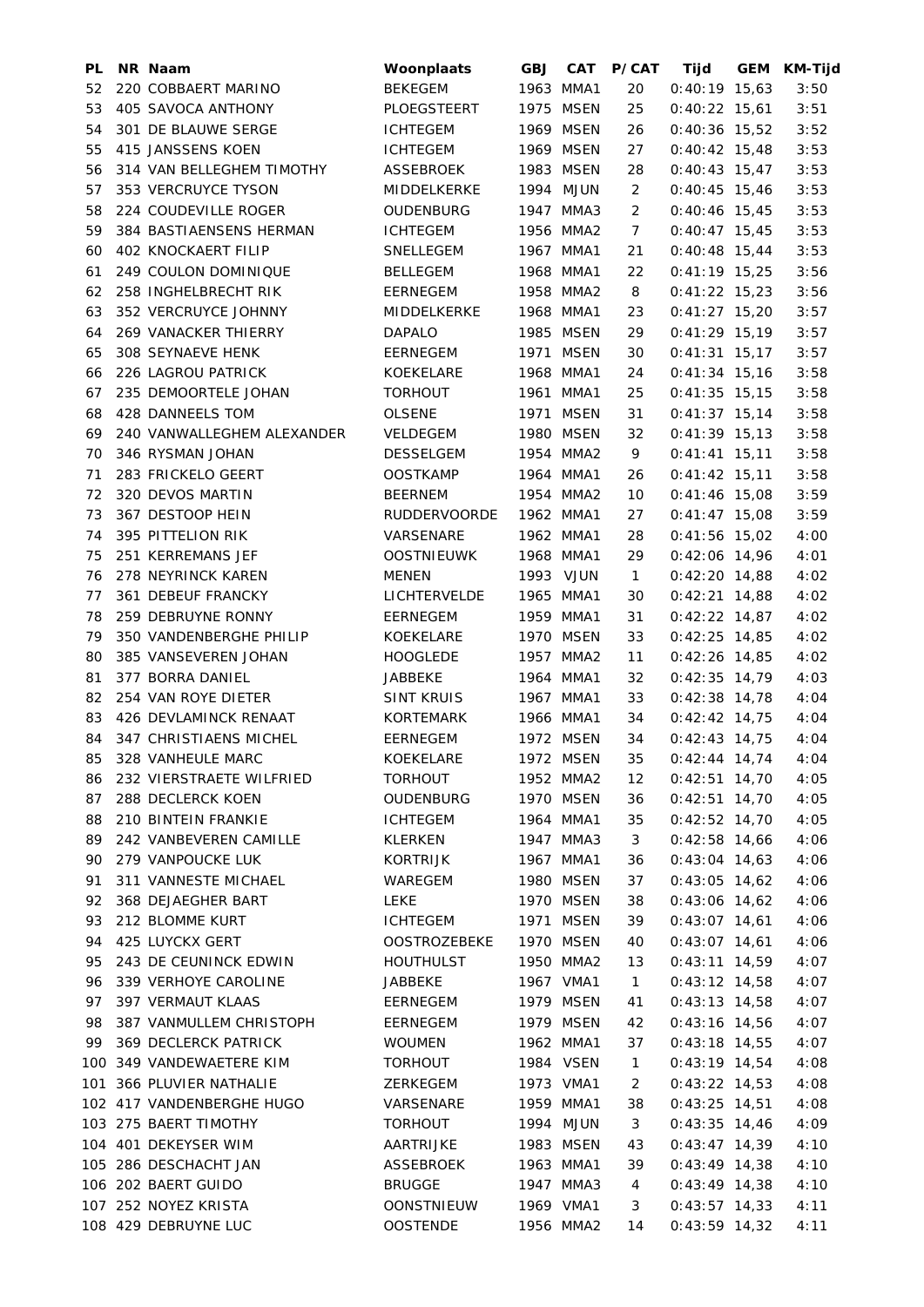| PL | NR Naam                        | Woonplaats          | <b>GBJ</b> |           | CAT P/CAT      | Tijd                  | GEM KM-Tijd |
|----|--------------------------------|---------------------|------------|-----------|----------------|-----------------------|-------------|
|    | 109 330 VANDEWAETERE DORA      | <b>EERNEGEM</b>     |            | 1962 VMA2 | $\mathbf{1}$   | $0:44:04$ 14,30       | 4:12        |
|    | 110 421 DEMEY PETER            | <b>ZERKEGEM</b>     |            | 1969 MSEN | 44             | $0:44:05$ 14,29       | 4:12        |
|    | 111 431 GROOTAERD HANS         | <b>EERNEGEM</b>     |            | 1969 MSEN | 45             | $0:44:05$ 14,29       | 4:12        |
|    | 112 362 DEVRIENDT JELLE        | <b>OUDENBURG</b>    |            | 1992 MJUN | 4              | $0:44:10$ 14,26       | 4:12        |
|    | 113 391 VANNEVEL DANNY         | ZONNEBEKE           |            | 1961 MMA1 | 40             | $0:44:20$ 14,21       | 4:13        |
|    | 114 338 STRUBBE MARIE          | <b>JABBEKE</b>      |            | 1993 VJUN | 2              | $0:44:26$ 14,18       | 4:14        |
|    | 115 334 JANSSENS HEIDI         | <b>EERNEGEM</b>     |            | 1975 VSEN | 2              | $0:44:28$ 14,17       | 4:14        |
|    | 116 327 PERSYN FRANK           | <b>VEURNE</b>       |            | 1968 MMA1 | 41             | $0:44:29$ 14,16       | 4:14        |
|    | 117 323 VANTYGHEM VINCENT      | EERNEGEM            |            | 1972 MSEN | 46             | $0:44:30$ 14,16       | 4:14        |
|    | 118 244 VANHULLEBUSCH MARC     | ZERKEGEM            |            | 1961 MMA1 | 42             | $0:44:41$ 14,10       | 4:15        |
|    | 119 364 INGHELBRECHT ELS       | <b>ST ANDRIES</b>   |            | 1964 VMA1 | 4              | $0:44:52$ 14,04       | 4:16        |
|    | 120 253 DENYS CHRIS            | ZERKEGEM            |            | 1945 MMA3 | 5              | $0:45:04$ 13,98       | 4:18        |
|    | 121 388 DERUDDERE LIES         | WEVELGEM            |            | 1986 VSEN | 3              | $0:45:09$ 13,95       | 4:18        |
|    | 122 419 ROSSEEL DOMINIQUE      | EERNEGEM            |            | 1970 MSEN | 47             | $0:45:16$ 13,92       | 4:19        |
|    | 123 255 DE HAESE GRIET         | <b>DIKSMUIDE</b>    |            | 1987 VSEN | 4              | $0:45:20$ 13,90       | 4:19        |
|    | 124 393 VELLE DANNY            | <b>OOSTENDE</b>     |            | 1971 MSEN | 48             | $0:45:24$ 13,88       | 4:19        |
|    | 125 403 ROGIER MARTIN          | SNAASKERKE          |            | 1964 MMA1 | 43             | $0:45:29$ 13,85       | 4:20        |
|    | 126 297 GOTELAERE DANNY        | KOEKELARE           |            | 1961 MMA1 | 44             | $0:45:30$ 13,85       | 4:20        |
|    | 127 375 MAES JO                | <b>VARSENARE</b>    |            | 1962 MMA1 | 45             | $0:45:33$ 13,83       | 4:20        |
|    | 128 360 DESMARETS MATHIAS      | <b>KORTRIJK</b>     |            | 1981 MSEN | 49             |                       | 4:21        |
|    |                                |                     |            | 1974 MSEN |                | $0:45:42$ 13,79       |             |
|    | 129 370 VANBAELE KRISTOF       | <b>HOUTHULST</b>    |            |           | 50             | $0:45:51$ 13,74       | 4:22        |
|    | 130 207 CLAEYS HEDWIG          | <b>TORHOUT</b>      |            | 1959 MMA1 | 46             | $0:45:53$ 13,73       | 4:22        |
|    | 131 374 VALKENBORGS DANNY      | <b>BERINGEN</b>     |            | 1963 MMA1 | 47             | $0:45:53$ 13,73       | 4:22        |
|    | 132 355 DECORTE TOM            | NIEUWKAPELLE        |            | 1975 MSEN | 51             | $0:45:56$ 13,72       | 4:22        |
|    | 133 372 VANHOOREN PATRICK      | <b>OOSTENDE</b>     |            | 1963 MMA1 | 48             | $0:45:58$ 13,71       | 4:23        |
|    | 134 293 VANDENBERGHE PATJE     | <b>BEKEGEM</b>      |            | 1966 MMA1 | 49             | $0:46:07$ 13,66       | 4:24        |
|    | 135 299 BEUCKELAERE PATRICK    | <b>ICHTEGEM</b>     |            | 1965 MMA1 | 50             | $0:46:08$ 13,66       | 4:24        |
|    | 136 211 HOSTEN JOHAN           | <b>ICHTEGEM</b>     |            | 1965 MMA1 | 51             | $0:46:17$ 13,61       | 4:24        |
|    | 137 342 TANGHE OLIVIER         | <b>OOSTENDE</b>     |            | 1982 MSEN | 52             | $0:46:18$ 13,61       | 4:25        |
|    | 138 267 GODDERIS LUC           | <b>DAPALO</b>       |            | 1959 MMA1 | 52             | $0:46:22$ 13,59       | 4:25        |
|    | 139 264 DECLOEDT CARINE        | EERNEGEM            |            | 1969 VMA1 | 5              | $0:46:28$ 13,56       | 4:26        |
|    | 140 215 NEYSKENS GUIDO         | HERTSBERGE          |            | 1963 MMA1 | 53             | $0:46:29$ 13,55       | 4:26        |
|    | 141 379 COUVREUR MARTIN        | KORTEMARK           |            | 1958 MMA2 | 15             | $0:46:44$ 13,48       | 4:27        |
|    | 142 222 DECOSTER PATRICK       | IZEGEM              |            | 1960 MMA1 |                | 54 0:46:54 13,43 4:28 |             |
|    | 143 260 BECU KEVIN             | <b>GISTEL</b>       |            | 1976 MSEN | 53             | $0:47:01$ 13,40       | 4:29        |
|    | 144 413 CAPPELLE BRECHT        | ARDOOIE             |            | 1984 MSEN | 54             | $0:47:10$ 13,36       | 4:30        |
|    | 145 204 DESMEDT DAVID          | <b>GISTEL</b>       |            | 1988 MSEN | 55             | $0:47:13$ 13,34       | 4:30        |
|    | 146 248 VERMEULEN ISABEL       | <b>BELLEGEM</b>     |            | 1969 VMA1 | 6              | $0:47:19$ 13,31       | 4:30        |
|    | 147 351 VAN HOUCKE KAREL       | ST-ANDRIES          |            | 1945 MMA3 | 6              | $0:47:28$ 13,27       | 4:31        |
|    | 148 261 FERNANDE SYLVESTER     | <b>TORHOUT</b>      |            | 1976 MSEN | 56             | $0:47:45$ 13,19       | 4:33        |
|    | 149 411 VLAEMINCK TESSA        | ZEDELGEM            |            | 1992 VJUN | 3              | $0:47:46$ 13,19       | 4:33        |
|    | 150 423 TIBERGIJN PIETER       | <b>INGELMUNSTER</b> |            | 1973 MSEN | 57             | $0:47:49$ 13,18       | 4:33        |
|    | 151 436 THIEREN PIERRE         | <b>WAVRE</b>        |            | 1944 MMA3 | 7 <sup>7</sup> | $0:47:53$ 13,16       | 4:34        |
|    | 152 359 SOETE JURGEN           | <b>TORHOUT</b>      |            | 1973 MSEN | 58             | $0:47:56$ 13,14       | 4:34        |
|    | 153 365 MAHEUS DIMITRI         | <b>BRUGGE</b>       |            | 1983 MSEN | 59             | $0:47:58$ 13,13       | 4:34        |
|    | 154 420 DEVRIENDT MAARTEN      | EERNEGEM            |            | 1994 MJUN | 5              | $0:48:01$ 13,12       | 4:34        |
|    | 155 396 HOUVENAEGHEL ALAIN     | EERNEGEM            |            | 1952 MMA2 | 16             | $0:48:03$ 13,11       | 4:35        |
|    | 156 219 KEUKELEIRE DIRK        | <b>BRUGGE</b>       |            | 1961 MMA1 | 55             | $0:48:09$ 13,08       | 4:35        |
|    | 157 343 DANNEELS IGNACE        | ROKSEM              |            | 1965 MMA1 | 56             | $0:48:14$ 13,06       | 4:36        |
|    | 158 416 VANZIELEGHEM MATTHIAS  | <b>ICHTEGEM</b>     |            | 1993 MJUN | 6              | $0:48:26$ 13,01       | 4:37        |
|    | 159 263 VAN DE GEUCHTE FERNAND | <b>TORHOUT</b>      |            | 1950 MMA2 | 17             | $0:48:29$ 12,99       | 4:37        |
|    | 160 271 VANDENBROUCKE RONNY    | <b>DAPALO</b>       |            | 1964 MMA1 | 57             | $0:48:30$ 12,99       | 4:37        |
|    | 161 378 VANHOUTTE JEAN         | KOEKELARE           |            | 1969 MSEN | 60             | $0:48:34$ 12,97       | 4:38        |
|    | 162 208 SLABBINCK ERNA         | <b>TORHOUT</b>      |            | 1961 VMA2 | $\overline{2}$ | $0:48:37$ 12,96       | 4:38        |
|    | 163 284 LIEVENS MATHIEU        | <b>BEKEGEM</b>      |            | 1986 MSEN | 61             | $0:48:41$ 12,94       | 4:38        |
|    | 164 317 VANNIEUWKERKE WILLY    | KOEKELARE           |            | 1954 MMA2 | 18             | $0:48:49$ 12,91       | 4:39        |
|    |                                |                     |            |           |                |                       |             |
|    | 165 296 BRUGHMANS HERMAN       | <b>JABBEKE</b>      |            | 1946 MMA3 | 8              | $0:48:50$ 12,90       | 4:39        |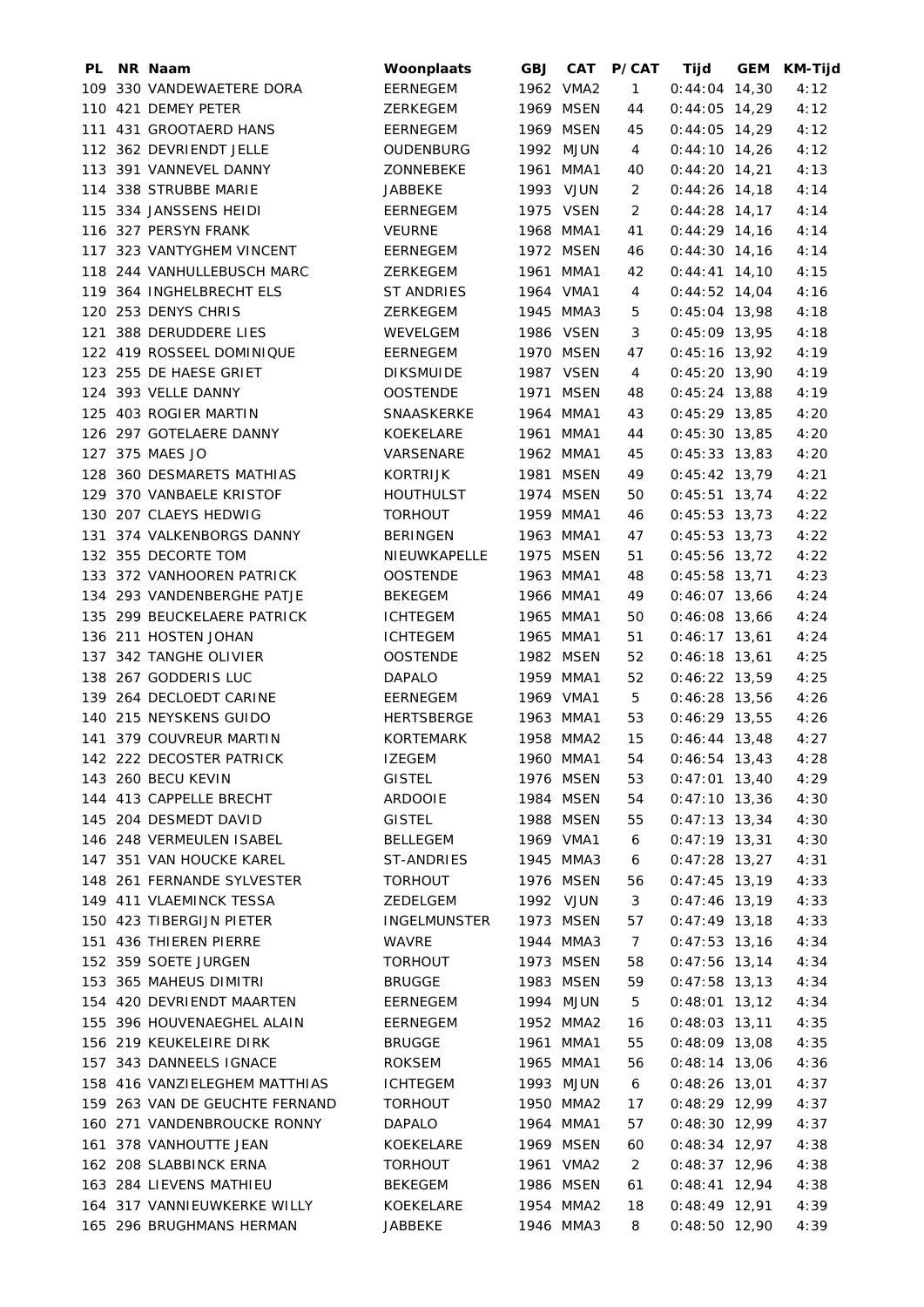| PL. | NR Naam                                                               | Woonplaats                  | <b>GBJ CAT</b>         | <b>P/CAT</b>         | Tijd                               | GEM KM-Tijd |
|-----|-----------------------------------------------------------------------|-----------------------------|------------------------|----------------------|------------------------------------|-------------|
|     | 166 354 KNUDDE TOM                                                    | <b>TORHOUT</b>              | 1974 MSEN              | 62                   | $0:48:53$ 12,89                    | 4:39        |
|     | 167 407 JONCKHEERE PATRICK                                            | EERNEGEM                    | 1960 MMA1              | 58                   | $0:48:55$ 12,88                    | 4:40        |
|     | 168 203 DESMEDT GILBERT                                               | <b>GISTEL</b>               | 1957 MMA2              | 19                   | $0:49:15$ 12,79                    | 4:41        |
|     | 169 304 VERMEULEN GUIDO                                               | <b>TORHOUT</b>              | 1952 MMA2              | 20                   | $0:49:33$ 12,71                    | 4:43        |
|     | 170 381 DUMON GINO                                                    | OUDENBURG                   | 1976 MSEN              | 63                   | $0:49:35$ 12,71                    | 4:43        |
|     | 171 356 DELSAER LUDO                                                  | ST TRUIDEN                  | 1953 MMA2              | 21                   | $0:49:37$ 12,70                    | 4:44        |
|     | 172 237 KNOCKAERT GEORGETTE                                           | OOSTKAMP                    | 1965 VMA1              | 7                    | $0:49:40$ 12,68                    | 4:44        |
|     | 173 282 POLLENTIER VALERIE                                            | EERNEGEM                    | 1989 VJUN              | 4                    | $0:49:42$ 12,68                    | 4:44        |
|     | 174 418 GHESQUIERE DIDIER                                             | EERNEGEM                    | 1982 MSEN              | 64                   | $0:49:44$ 12,67                    | 4:44        |
|     | 175 427 SANDERS BART                                                  | EERNEGEM                    | 1974 MSEN              | 65                   | $0:49:45$ 12,66                    | 4:44        |
|     | 176 307 VANNESTE JEAN-PIERRE                                          | LEDEGEM                     | 1953 MMA2              | 22                   | $0:49:47$ 12,65                    | 4:44        |
|     | 177 383 ROELENS GEBY                                                  | <b>GITS</b>                 | 1949 MMA2              | 23                   | $0:49:49$ 12,65                    | 4:45        |
|     | 178 422 DEBAETS VANESSA                                               | PITTEM                      | 1976 VSEN              | 5                    | $0:49:51$ 12,64                    | 4:45        |
|     | 179 373 CREVITS SANDRA                                                | ICHTEGEM                    | 1966 VMA1              | 8                    | $0:49:53$ 12,63                    | 4:45        |
|     | 180 303 CLYBOUW CARINE                                                | TORHOUT                     | 1961 VMA2              | 3                    | $0:50:05$ 12,58                    | 4:46        |
|     | 181 257 MOENS STEVEN                                                  | TORHOUT                     | 1976 MSEN              | 66                   | $0:50:06$ 12,57                    | 4:46        |
|     | 182 404 TANGHE PATRICK                                                | <b>GISTEL</b>               | 1956 MMA2              | 24                   | $0:50:09$ 12,56                    | 4:47        |
|     | 183 433 MAERTEN JOEL                                                  | <b>IEPER</b>                | 1957 MMA2              | 25                   | $0:50:11$ 12,55                    | 4:47        |
|     | 184 358 CAZAUX PATRICK                                                | BREDENE                     | 1966 MMA1              | 59                   | $0:50:14$ 12,54                    | 4:47        |
|     | 185 291 DEFEYTER INE                                                  | HEESTERT                    | 1995 VJUN              | 5                    | $0:50:28$ 12,48                    | 4:48        |
|     | 186 322 VAN POUCKE RONNY                                              | MERELBEKE                   | 1963 MMA1              | 60                   | $0:50:42$ 12,43                    | 4:50        |
|     | 187 336 ILEGEMS RUDI                                                  | EERNEGEM                    | 1962 MMA1              | 61                   | $0:50:45$ 12,41                    | 4:50        |
|     | 188 247 COULON LORE                                                   | BELLEGEM                    | 1994 VJUN              | 6                    | $0:50:49$ 12,40                    | 4:50        |
|     | 189 205 ACKX STEFAN                                                   | SINT-ANDRI                  | 1968 MMA1              | 62                   | $0:50:52$ 12,39                    | 4:51        |
|     | 190 400 DENOLF NIEK                                                   | AARTRIJKE                   | 1981 MSEN              | 67                   | $0:51:05$ 12,33                    | 4:52        |
|     | 191 206 VAN SAMANG ANN                                                | SINT-ANDRI                  | 1970 MSEN              | 68                   | $0:51:07$ 12,32                    | 4:52        |
|     | 192 306 PERSOON CARL                                                  | LEDEGEM                     | 1965 MMA1              | 63                   | $0:51:31$ 12,23                    | 4:54        |
|     | 193 318 VANROOSE TESSA                                                | KOEKELARE                   | 1991 VJUN              | $\overline{7}$       | $0:51:33$ 12,22                    | 4:55        |
|     | 194 331 LOGGHE EDDY                                                   |                             | 1970 MSEN              |                      |                                    | 4:55        |
|     |                                                                       | OUDENBURG                   | 1955 MMA2              | 69                   | $0:51:35$ 12,21                    |             |
|     | 195 280 DAVID DANNY<br>196 214 VANDAMME DANIEL                        | KOEKELARE                   |                        | 26                   | $0:51:43$ 12,18                    | 4:56        |
|     | 197 256 CRIVITS NADINE                                                | <b>BRUGGE 2</b><br>EERNEGEM | 1954 MMA2<br>1958 VMA2 | 27<br>$\overline{4}$ | $0:52:01$ 12,11<br>$0:52:06$ 12,09 | 4:57        |
|     |                                                                       |                             | 1963 MMA1              |                      | $0:52:11$ 12,07                    | 4:58        |
|     | 198 363 DEVRIENDT JOHAN<br>199 230 DE BURGHGRAEVE VERONIQUE  ZEDELGEM | OUDENBURG                   |                        | 64                   |                                    | 4:58        |
|     |                                                                       |                             |                        |                      | 1963 VMA2 5 0:52:22 12,03 4:59     |             |
|     | 200 315 RABAEY PETER                                                  | DE PANNE                    | 1970 MSEN              | 70                   | $0:52:32$ 11,99                    | 5:00        |
|     | 201 399 TANGHE XAVIER                                                 | <b>GISTEL</b>               | 1987 MSEN              | 71                   | $0:52:35$ 11,98                    | 5:00        |
|     | 202 410 ROGIERS HANS                                                  | EERNEGEM                    | 1959 MMA1              | 65                   | $0:52:38$ 11,97                    | 5:01        |
|     | 203 434 MAERTEN GRIET                                                 | <b>IEPER</b>                | 1984 VSEN              | 6                    | $0:52:42$ 11,95                    | 5:01        |
|     | 204 262 BLOMME CHRISTINE                                              | <b>ICHTEGEM</b>             | 1961 VMA2              | 6                    | $0:52:49$ 11,93                    | 5:02        |
|     | 205 265 AMEYE CYRIEL                                                  | <b>DAPALO</b>               | 1958 MMA2              | 28                   | $0:53:02$ 11,88                    | 5:03        |
|     | 206 285 VANGAEVER ANN                                                 | <b>BRUGGE</b>               | 1969 VMA1              | 9                    | $0:53:05$ 11,87                    | 5:03        |
|     | 207 335 MEIRE LUC                                                     | <b>SIJSELE</b>              | 1955 MMA2              | 29                   | $0:53:07$ 11,86                    | 5:04        |
|     | 208 408 DEGRAEVE KENNY                                                | <b>MENEN</b>                | 1985 MSEN              | 72                   | $0:53:12$ 11,84                    | 5:04        |
|     | 209 272 VANDEWEGHE JUAN                                               | <b>DAPALO</b>               | 1979 MSEN              | 73                   | $0:53:13$ 11,84                    | 5:04        |
|     | 210 233 KNOCKAERT ROGER                                               | <b>OOSTKAMP</b>             | 1933 MMA3              | 9                    | $0:53:57$ 11,68                    | 5:08        |
|     | 211 394 BAERT FRANS                                                   | <b>TORHOUT</b>              | 1953 MMA2              | 30                   | $0:54:04$ 11,65                    | 5:09        |
|     | 212 321 COBBAERT LISA                                                 | BEKEGEM                     | 1991 VJUN              | 8                    | $0:54:13$ 11,62                    | 5:10        |
|     | 213 221 BORET FRANCKY                                                 | OUDENBURG                   | 1965 MMA1              | 66                   | $0:55:31$ 11,35                    | 5:17        |
|     | 214 398 LASAT LUC                                                     | OUDENBURG                   | 1964 MMA1              | 67                   | $0:56:01$ 11,25                    | 5:20        |
|     | 215 287 DESCHUYTER IRIS                                               | ZERKEGEM                    | 1962 VMA2              | $\overline{7}$       | $0:56:23$ 11,17                    | 5:22        |
|     | 216 414 VANDENHEEDE ROBIN                                             | ARDOOIE                     | 1986 MSEN              | 74                   | $0:56:34$ 11,14                    | 5:23        |
|     | 217 236 DEMOORTELE MARNIX                                             | <b>TORHOUT</b>              | 1955 MMA2              | 31                   | $0:57:00$ 11,05                    | 5:26        |
|     | 218 228 DE BRUYCKER EUGEEN                                            | OVERMERE                    | 1950 MMA2              | 32                   | $0:57:29$ 10,96                    | 5:28        |
|     | 219 432 DE BACKER MARNIX                                              | DADIZELE                    | 1962 MMA1              | 68                   | $0:57:31$ 10,95                    | 5:29        |
|     | 220 406 CRIVITS FRANCINE                                              | EERNEGEM                    | 1958 VMA2              | 8                    | $0:57:36$ 10,94                    | 5:29        |
|     | 221 239 VANWALLEGHEM DIRK                                             | ZEDELGEM                    | 1954 MMA2              | 33                   | $0:58:24$ 10,79                    | 5:34        |
|     | 222 357 VANBENEDEN PATRICK                                            | ANTWERPEN                   | 1957 MMA2              | 34                   | $0:58:53$ 10,70                    | 5:36        |